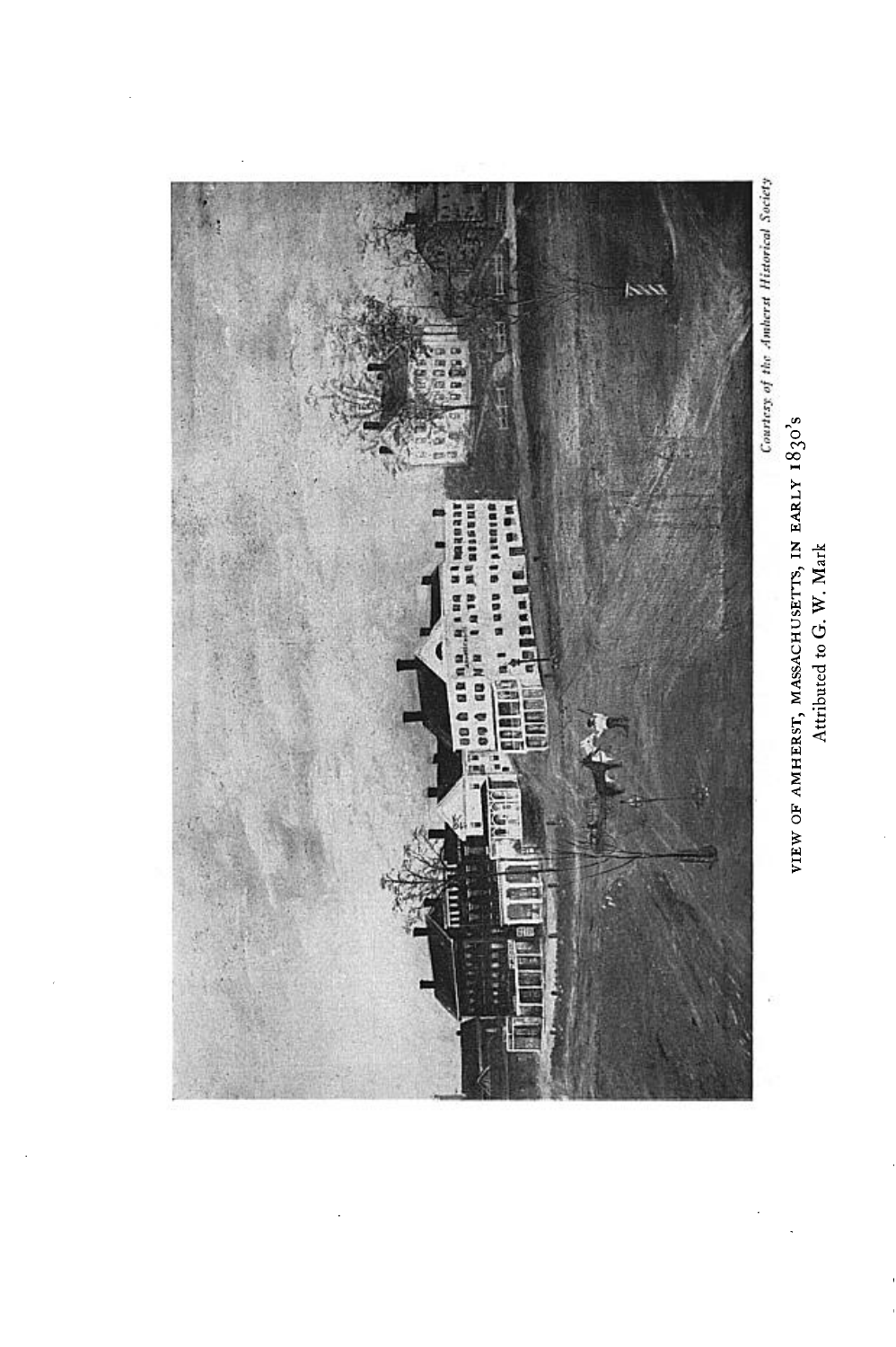## **George Washington Mark**

## **By AGNES M. DODS**

**I** N the early 1880's there hung in front of Miss Chloe Filly's millinery emporium a most remarkable sign: **front of Miss Chloe Filly's millinery a modish bonnet with flowers and ribbons fashioned entirely from tin. This was the work of George Washington Mark who came to Greenfield, Massachusetts, from Charlestown, New Hamp**shire, in 1817. He is known to have mar**ried twice (the identity of either lady is still unknown), and although he had no children of his own he adopted two girls ,and a boy. Mark was a great reader and intensely interested in public affairs. He was the first man in Greenfield to cast a vote for Andrew Jackson when the latter ran for President. In 1825 he was listed as a member and one of the founders of the Third Congregational Society of Greenfield.** 

**"The Count," as he was familiarly known, maintained an art gallery at his residence, now the site of the Mansion House. Here he exhibited paintings to the crowds who came from far and near to view them. What the curious must have seen remains somewhat of a mystery for none of Mark's paintings are available today.** 

**In 1903, the late Judge Franklin Fessenden loaned his collection of Mark's pictures for an exhibition staged for Old Home Day of that year. Later these passed into the hands of Mrs. George Sheldon of Deerfield and Greenfield, where they remained hanging in a barn until Mrs. Sheldon's death in I 938. They were then sold to a New York department store.** 

**The late Francis M. Thompson, author of the History of Greenfield, states** 

**that although Mark was familiar with the principles of art he was unable to apply them properly. Mr. Thompson considered his "West Main Street in a Snowstorm" the best of all Mark's paintings, but unfortunately only a brief description of this exists today. In the Nehemiah Strong House, Amherst, is a landscape of that town depicted during the early I 830's. This has been attributed to Mark because of its curious lack of perspective.** 

**An unknown critic in the Gazette and Courier, August 4, 1879, states that Mark "didn't know how to do poor work."** 

**Mark at. one time attempted to become a portrait painter, but later gave up the idea as it was not a paying proposition. The following advertisements appeared in the Franklin Herald and Public Advertiser, July 1822 and July 1824:** 

## **"G W Mark**

**Informs the public that he has resumed his former occupation in this place. Now, Gentlemen, live and let live, is the Old Proverb, bring on your work and give me a fair price and you will soon enable me to regain my loss, which was by fire. N. B. Sign Painting done in good Style, Orders for the adjoining country will be strictly attended to and all favors thankfully received."** 

**"G. W. Mark Will be here from this date to Attend to his business in Painting"** 

**---** 

**The first advertisement refers to a fire which burned the artist's studio and all its**